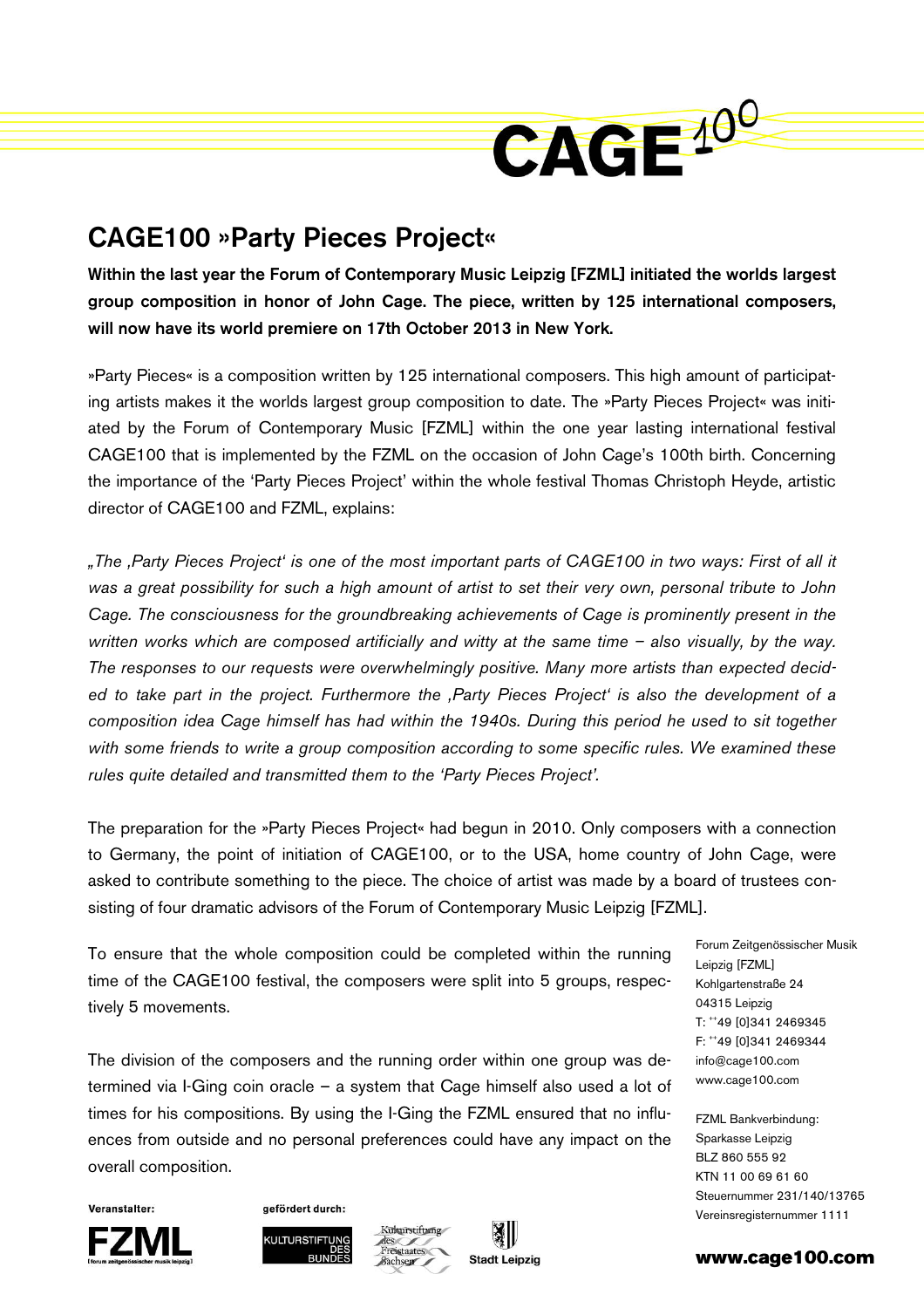

Before the composers started with their work, everybody received a package that contained 2 empty sheets of transparent paper as templates for their manuscript. One was provided with staves, the other one was empty to allow classical as well as graphical notation systems. Only the first and the last composer of each group was informed about their position within the running order. All the others did not know anything about it:

*"Although none of the composers knew who is his successor or predecessor, the running order and the division was completely set by chance and there was forwarded only one little measure as musical orientation to the next compose. Considering these facts there is an astonishing number of similarities within the pieces. There is, for example, some kind of little theme or motif that occurs again and again: the melogram C-A-G-E. Also dealing with chance operations - as compositional elements as well as an option for the creation of unheard sound - and leaving space for the freedom of the performer as well as for the use of unusual objects for the creation of sounds are permanently relevant. Anne La Berg, for example, decided to throw a superball onto the piano strings and onto the percussion instruments, or Jing Jing Luo who puts 2 heavy books onto the piano strings, or Steve Antosca, who fixes just the rhythm of his notes for the performer, but not the pitch.",* 

explains Sebastian Vaske, executive dramatic advisor of the 'Party Pieces Project'.

The composition process started on  $26<sup>th</sup>$  June 2012 and on 11<sup>th</sup> March 2013 the last connecting measure was sent to the last composer of each group.

The »Party Pieces« will have their premiere on 17<sup>th</sup> October 2013 at the Miller Theatre New York and will be interpreted by the ensemble Either/Or under the direction of Richard Carrick. Also for the Miller Theatre, the most renowned location for concerts of contemporary music in New York, the 'Party Pieces Project' is a unique highlight within their concert program, says Melissa Smey, executive director of the Miller Theatre:

*"I am thrilled to present the world premiere of the CAGE100 Project's epic finale. I am so excited for our audience to have the opportunity to hear contributions from 125 of the finest international composers in one extravagant musical work on our stage, performed by the incredible musicians of Either/Or. The culmination of many months of experimentation and collaboration will surely be an evening to remember."* 

Forum Zeitgenössischer Musik Leipzig [FZML] Kohlgartenstraße 24 04315 Leipzig T: ++49 [0]341 2469345 F: ++49 [0]341 2469344 info@cage100.com www.cage100.com

FZML Bankverbindung: Sparkasse Leipzig BLZ 860 555 92 KTN 11 00 69 61 60 Steuernummer 231/140/13765 Vereinsregisternummer 1111

The score of »Party Pieces« was exhibited at the Gallery of Contemporary Art

Veranstalter





gefördert durch: